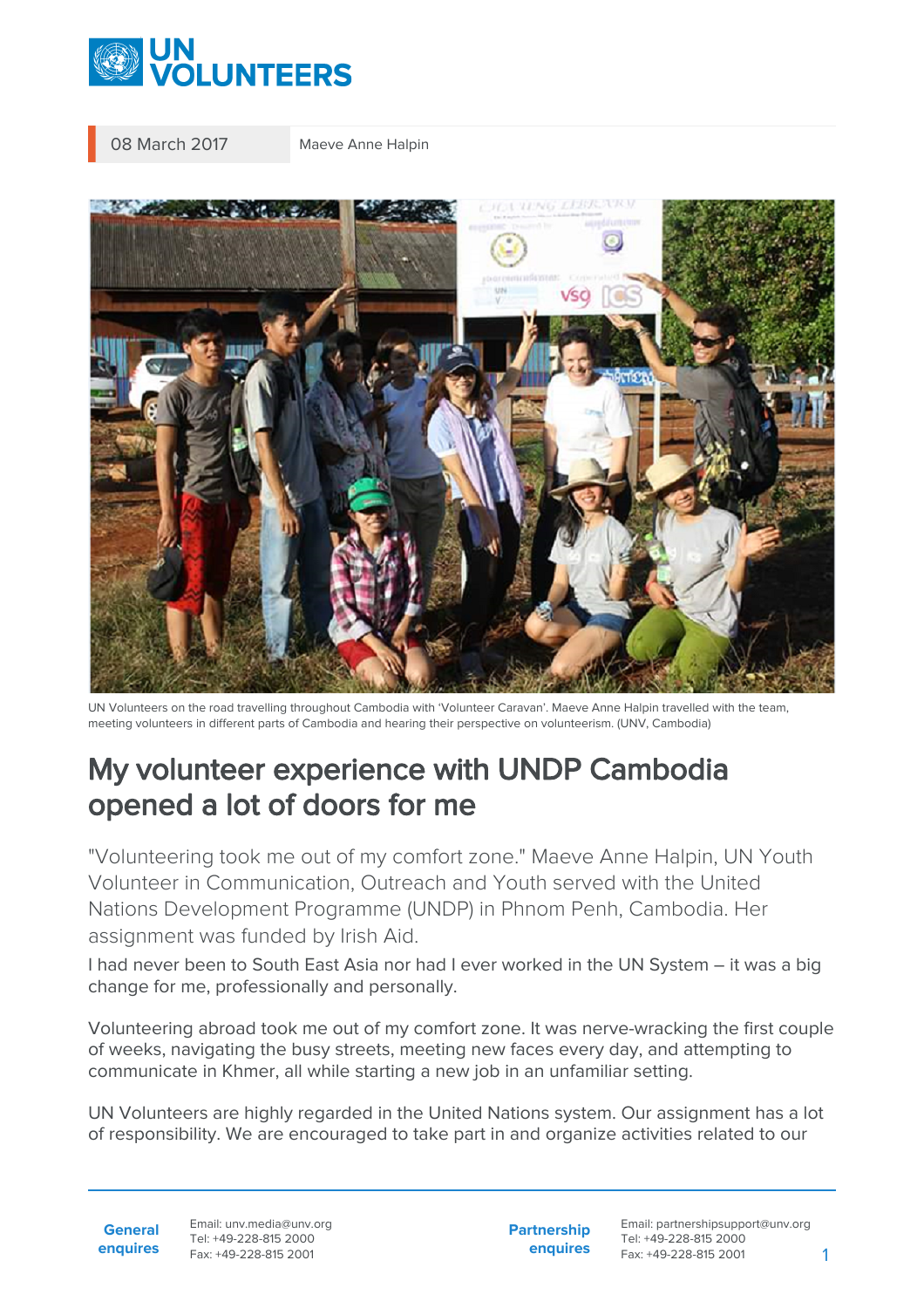

assignments, to motivate our UN colleagues to volunteer and to create a sense of community.

## For a UNV project called 'Volunteer Caravan', I travelled throughout Cambodia to meet with volunteers and their organizations. We discussed issues affecting volunteers, various projects the volunteers worked on, and the impact of their work.

My role involved a steep learning curve as I was thrown in at the deep end from day one. This allowed me to develop professionally very quickly. My assignment with UNDP opened many doors for me and gave me the opportunity to learn from other colleagues. Field visits with UNDP to their projects on water management and agricultural practices added to my learning.

Volunteerism is entrenched in Khmer culture; many Khmers volunteer in two or three roles besides having an employment. This passion for volunteering and community work is common practice in the culture and has rubbed off on me too. It has encouraged me to volunteer wherever I go.

The UN Youth Volunteer assignment in Cambodia was an adventure for me. I made friends from Cambodia and abroad. I travelled to incredible hidden treasures in Asia. I got lost on back roads. I fell off a motorcycle. I tried (and some may say failed) to learn Khmer. I developed my professional skills. I cried a bit but laughed a lot. And, most importantly, I found out what makes me passionate in my work.

Volunteering was a remarkable experience but, as the saying goes, 'you only get as much as you put in!'

My UN Youth Volunteer Assignment not only developed my professional skills, but opened a lot of doors for my future. Following my return from Cambodia almost two years ago, I left for Washington D.C. to work as Communications and Advocacy Fellow at Intrahealth International, a global non-profit health organization. After completing the fellowship, I returned to Ireland where I worked in the Multilateral Unit of Irish Aid, supporting Ireland's engagement with United Nations agencies and European Union development. And presently I am based out of London having recently joined Devex, the media platform for global development community, as Partnerships Associate for the United Kingdom.

Maeve Anne Halpin's UN Youth Volunteer assignment ended in Feb 2015.

**General**

**enquires** Tel: +49-228-815 2000 Fax: +49-228-815 2001 Email: unv.media@unv.org<br>Tel: +49-228-815 2000

**Partnership enquires**

Email: partnershipsupport@unv.org Tel: +49-228-815 2000 Fax: +49-228-815 2001 2